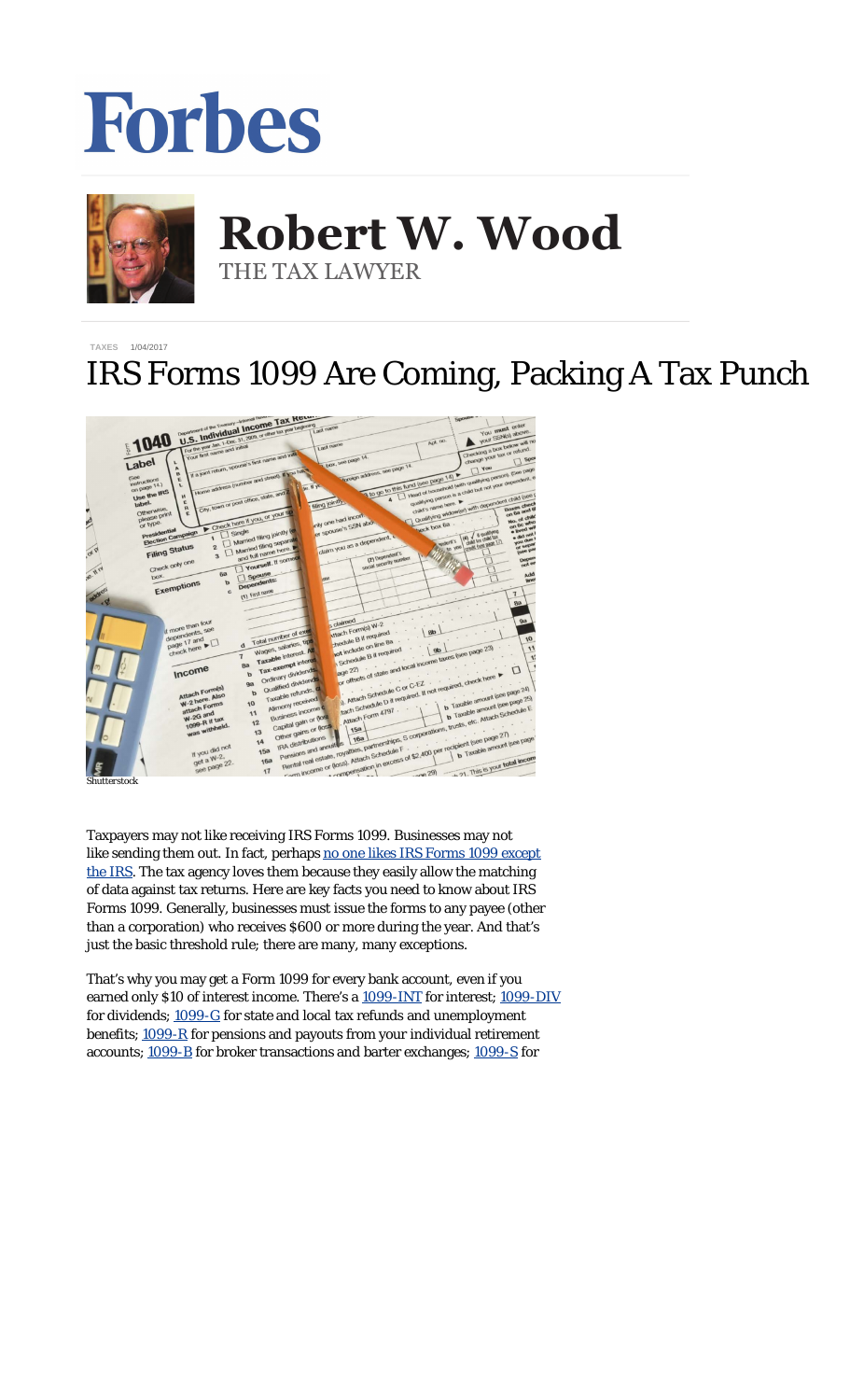real estate transactions, etc. In fact, there's a dizzying array. There are many categories, but the [Form 1099-MISC](http://www.irs.gov/pub/irs-pdf/f1099msc.pdf) (for miscellaneous) seems to prompt the most questions, and covers the biggest territory.



You must send out Forms 1099 by Jan. 31 for the prior calendar year. However, don't assume you're off the hook for reporting income if you don't receive a Form 1099 by February or even March. There are penalties on companies that issue 1099s late, but some come as late as April or May–when you may have already filed your return!

The information will be reported to the IRS based on your Social Security number regardless of whether you receive the form. Update your address directly with payers, as well as putting a forwarding order in with the U.S. Post Office. You'll want to see any forms the IRS sees. Any Form 1099 sent to you goes to the IRS too. The deadline is Jan. 31 for mailing 1099s to taxpayers, but the payer (usually) has until the end of February to send all its 1099s to the IRS. This year (2017, for 2016 payments), the IRS has moved up the filing date for Forms 1099-MISC reporting non-employee compensation in box 7. The reporting date to the IRS will now be the same as the due date for the forms to be issued to recipients, January 31.

This deadline applies *regardless* of whether the forms are filed electronically or on paper. In the past, filers had an extra month or two after issuing the